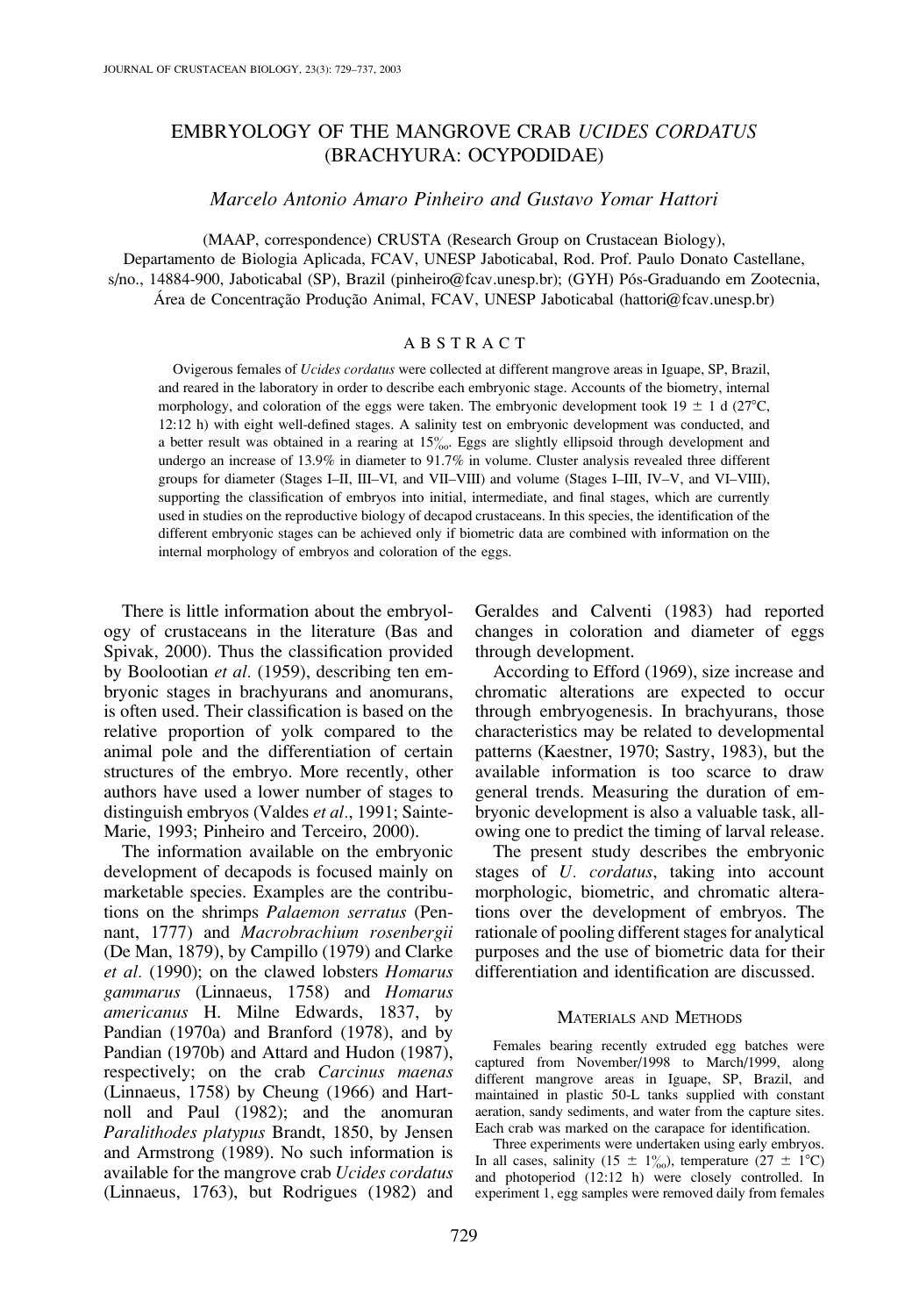to obtain biometry. In experiments 2 and 3, development was undertaken in 200-mL plastic vials and the water was changed daily and treated with 0.02% G-potassic penicillin. The effect of salinity in the embryonic development was evaluated in experiment 2; constant aeration was supplied, and the eggs were kept at  $5\%_{00}$ ,  $15\%_{00}$ ,  $25\%_{00}$ , and  $35\%_{00}$ , whereas in one case, no aeration was provided, and eggs were reared in brackish  $(15\%)$  water.

For each experiment, eggs were removed and examined under a stereomicroscope (Boolootian et al., 1959). The morphology of each embryo was recorded in a computer image analysis system, and schematic drawings were produced using the terminology proposed by Nagao et al. (1999). The pattern of coloration at each stage was also noted and compared during ontogeny of embryos.

Fifteen eggs of each stage were mounted in excavated slides with habitat water, and analyses were made on embryos positioned in lateral view. Images were then digitized and morphometric procedures were carried out using the KS-100 3.0 (Carl Zeiss, GMBH) software. Meristic variables included the large (LA: from the funiculus to the opposite margin) and small (SA: between lateral margins opposite to the funiculus) axes, the area covered by embryonic tissues (EA), the yolk area (YA), the ocular area (OA), and the area covered by ocular pigments (POA).

The average LA/SA ratio and respective 1% confidence intervals were calculated for each stage as to categorize the egg shape in either spherical  $(LA/SA = 1)$  or ellipsoid  $(LA/A)$  $SA \neq 1$ ). For spherical eggs, the volume was calculated as  $V = 1/6(\pi d^3)$  (where d = average between the larger and smaller diameter), and for ellipsoid eggs the formula  $V =$  $4/3(\pi r^2 R)$  (where, r = SA/2 and R = LA/2) was used.

The biometric variables were compared among the different embryonic stages using a balanced ANOVA design, and the Tukey test was used for post-hoc comparisons ( $\alpha = 0.05$ ). A Cluster Analysis with Single Linkage was performed to examine the relationship between the morphometric similarity groups in both the diameter and volume data (according to Romesburg, 1984; Krebs, 1989). These results were then used to evaluate the statistical confidence of biometric data as a single criterion to discriminate among embryonic stages.

Chromatic patterns and the variability of the embryo (EA) and yolk (YA) areas were compared among stages and used to characterize the embryos.

#### **RESULTS**

Only 44% of the 63 ovigerous females collected during this study were successfully monitored until hatching. The remaining females either lost their eggs soon after extrusion or the development of embryos ceased in a more advanced stage.

After egg laying, eight embryonic stages were recognized. Each stage averaged  $2.7 \pm 0.9$  d, so that the duration of the total incubation was 19 d at 27°C. Free-swimming larvae were only obtained when reared at  $15\%$ . The results obtained for each salinity follow below.

Salinity  $5\%$ . After 24 h, the eggs swelled more noticeably than in other salinities and yolk droplets were dissolved, as detected by the

accumulation of a reddish translucent fluid. Egg development ceased completely after the third day and funiculus spiraling was not observed. A significant proportion of the eggs (which showed no further development) were infested by microscopic algae, hipotrichid ciliated protozoans, and fungi hyphae.

Salinity  $15\%$ . -Half of the eggs did not survive beyond the  $17<sup>th</sup>$  day, whereas the others developed into living zoea. Algae and peritrichan ciliated protozoans were very common over the surface of developing eggs.

Salinity  $25\%$ . Egg development ceased in Stage 2, with no further development after day 5. Microscopic algae, ciliated protozoans, and fungi hyphae were abundant.

Salinity  $35\%$ . Egg development ceased in Stage 2, with no further development after day 3. The abundance of encrusting algae over the egg surface, fungi hyphae, and protozoans was much higher than in any other treatment.

The eight embryonic stages (Fig. 1) were characterized in terms of time from egg-laying, appearance of morphologic structures, coloration, and relative proportion of yolk. Growth of some embryonic structures and yolk reduction are reported in Table 1. The average length of the large (LA) and small (SA) axes was similar in Stages IV–V and VI–VII (Table 1). From Stage I to Stage VIII, the increase of egg size was 22% to 25.6%. Confidence intervals around the average LA/SA ratio showed that eggs were slightly ellipsoid through embryogenesis ( $P < 0.01$ ). The eggs of U. cordatus increased in diameter 13.9%, with a volumetric increase of 91.7%.

Cluster analysis (Fig. 2) revealed three groups according to diameter (Stages I–II; III–VI; and VII–VIII), with egg volume resulting in a very similar cluster (Stages I–III; IV–V; and VI– VIII). The arbitrary cut line was established in euclidian distance of  $100 \mu m$  diameter and  $50 \mu m$  $(\times 10^6)$  µm<sup>3</sup> volume.

### **DISCUSSION**

The embryonic development of crustaceans may be divided into stages, which can be identified by examining the development of morphological structures, marked by biometric alterations (Pinheiro and Hattori, 2002). The eight stages for U. cordatus do not coincide with the ten stages established by Boolootian et al. (1959).

Temperature is known to be negatively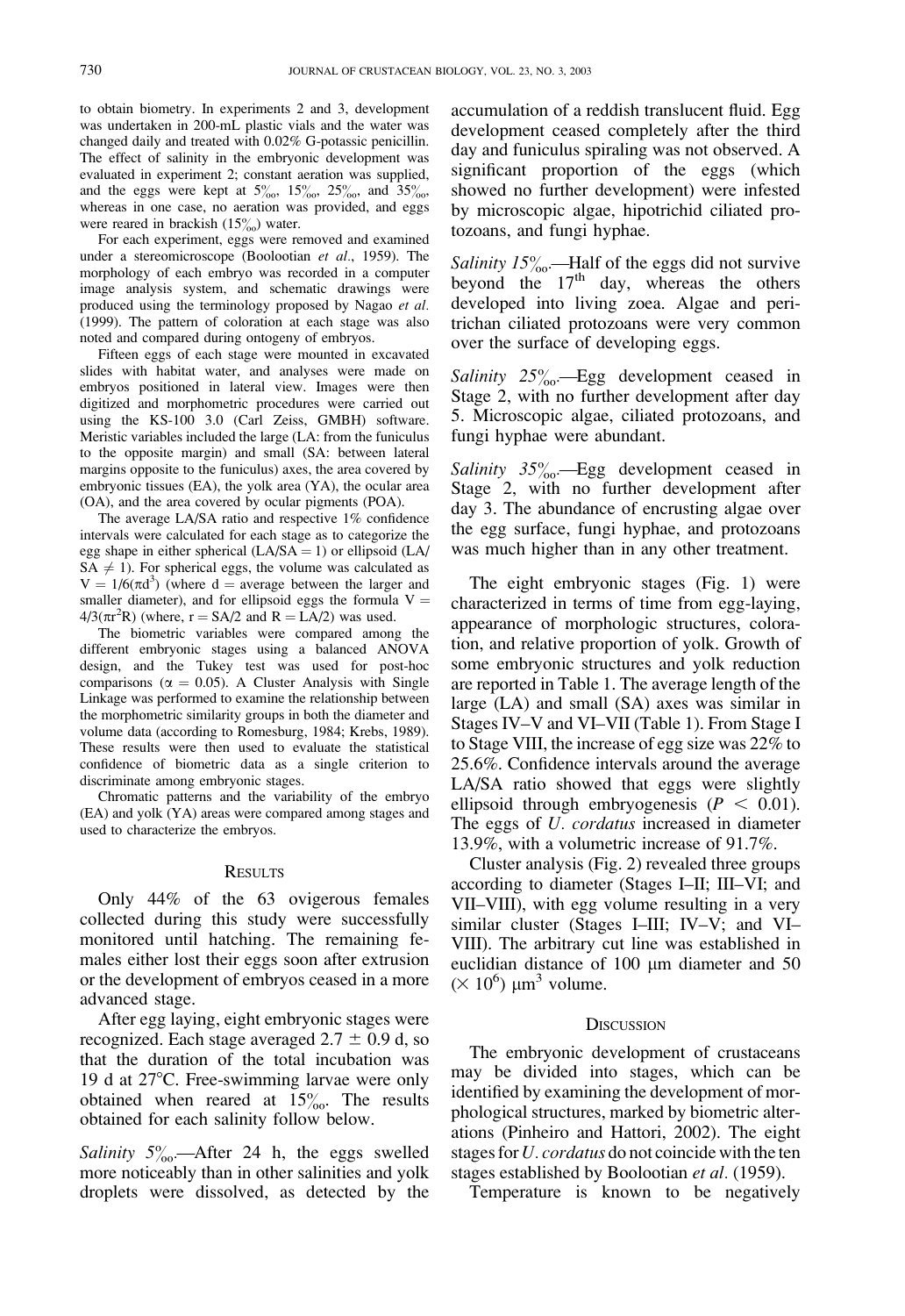

Fig. 1. Ucides cordatus (Linnaeus, 1763). Schematic drawings of the eight embryonic stages, showing the main morphologic structures ( $a_1$  = antennule;  $a_2$  = antenna; ab = abdomen; ac = abdominal chromatophores; h = heart; mb = mandible; mc = mandibular chromatophore; mp<sub>1</sub> to mp<sub>3</sub> = maxillipeds 1 to 3; ol = optic lobe; pol = pigmented optic lobe;  $rmx = rudiment$  of maxilla and maxillule;  $rs = rostral$  spine; tap = thoracic-abdominal process;  $y = yolk$ ;  $yd = yolk$  droplets).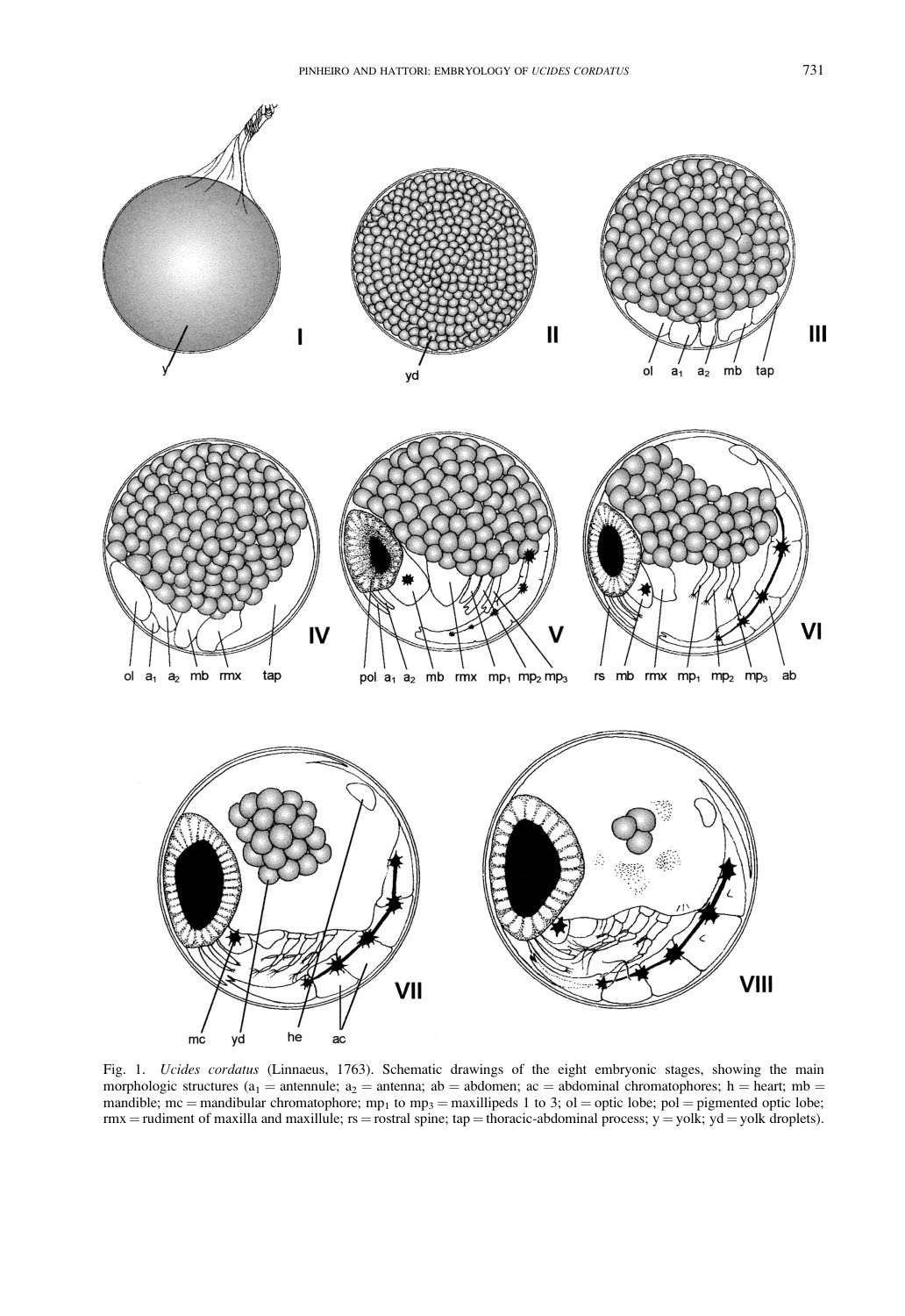| <b>Stages</b> | Length of<br>larger<br>diameter $(\mu m)$ | Length of<br>smaller<br>diameter $(\mu m)$ | Mean<br>diameter $(\mu m)$                                                | Volume<br>$(\mu m^3 \times 10^6)$ | Embryo area<br>$\text{(µm}^2 \times 10^3)$ | Yolk area<br>$(\mu m^2 \times 10^3)$ | Area of<br>ocular lobe<br>$(\mu m^2 \times 10^3)$ | Area of<br>ocular<br>pigmentation<br>$(\mu m^2 \times 10^3)$ | Description                                                                                                                                                                                                                                                                                                                                                                                                                                                                                           |
|---------------|-------------------------------------------|--------------------------------------------|---------------------------------------------------------------------------|-----------------------------------|--------------------------------------------|--------------------------------------|---------------------------------------------------|--------------------------------------------------------------|-------------------------------------------------------------------------------------------------------------------------------------------------------------------------------------------------------------------------------------------------------------------------------------------------------------------------------------------------------------------------------------------------------------------------------------------------------------------------------------------------------|
| Ι             |                                           |                                            | $444.7 \pm 16.4$ a $419.3 \pm 16.2$ a $432.0 \pm 14.4$ a $41.1 \pm 4.2$ a |                                   |                                            | $144.0 \pm 8.3$ g                    |                                                   |                                                              | Precleavage Stage—Immediately after<br>extrusion, egg still undivided, fully<br>filled with yolk, color of dark bordeaux<br>and opaque, and funiculus not spiraled.                                                                                                                                                                                                                                                                                                                                   |
| П             |                                           |                                            | $458.7 \pm 12.5$ b $436.7 \pm 15.9$ b $439.0 \pm 7.6$ ab $45.9 \pm 4.4$ b |                                   |                                            | $150.0 \pm 9.3$ fg                   |                                                   |                                                              | From Cleavage to Blastula—Two days<br>after egg-laying, egg totally divided<br>with yolk droplets of similar size. Egg<br>colored dark bright bordeaux, and<br>embryo not yet defined in lateral view.<br>Egg funiculus now spiraled.                                                                                                                                                                                                                                                                 |
| Ш             | $473.3 \pm 9.0$ c                         | $454.0 \pm 9.9$ c                          | 447.7 $\pm$ 13.3 bc 51.1 $\pm$ 2.7 c                                      |                                   |                                            | $14.0 \pm 6.3$ a $153.3 \pm 8.2$ f   |                                                   |                                                              | Naupliar Stage—Five days after egg-<br>laying, fragmentation of yolk more<br>evident, and yolk droplets larger. Egg<br>color dark bright bordeaux. In lateral<br>view, embryo appeared as whitish,<br>translucent pole, comprising 1/6 to<br>1/5 of egg volume. Three naupliar<br>appendages (antennule, antenna, and<br>mandible) identifiable between ocular<br>lobe and thoracic-abdominal process.                                                                                                |
| IV            |                                           | $495.3 \pm 11.3$ d $478.0 \pm 7.7$ d       | $455.0 \pm 9.3$ cd $59.3 \pm 2.5$ d                                       |                                   |                                            | $73.3 \pm 9.8$ b 106.7 $\pm$ 9.8 e   | $12.0 \pm 4.1$ a                                  |                                                              | Metanaupliar Stage—Eight days after<br>extrusion, embryo occupied 1/4 to<br>1/3 of dark ochre egg. Embryonic<br>ocular region well delimited but<br>still not pigmented. Six embryonic<br>characteristics (ocular lobe, antennule,<br>mandible, maxilla-maxillule rudiment,<br>and thoracic-abdominal process)<br>distinguishable. Embryo's heart<br>distinguished as tenuous beating<br>structure. Thoracic-abdominal process<br>still not metamerized, five times larger<br>than in previous stage. |

Table 1. *Ucides cordatus* (Linnaeus, 1763). Average and standard deviation for both the length of larger and smaller diameter, mean diameter, volume, and for the areas of the embryo, yolk pole, ocular lobe, and ocular pigmentation, in all embryonic stages. The growth percentage (G) from the first stage, or from the first appearance of <sup>a</sup> given structure, is also shown. Average values sharing the same letter in a given column are not statistically different  $(P > 0.05)$ . Sample size for each stage is 15.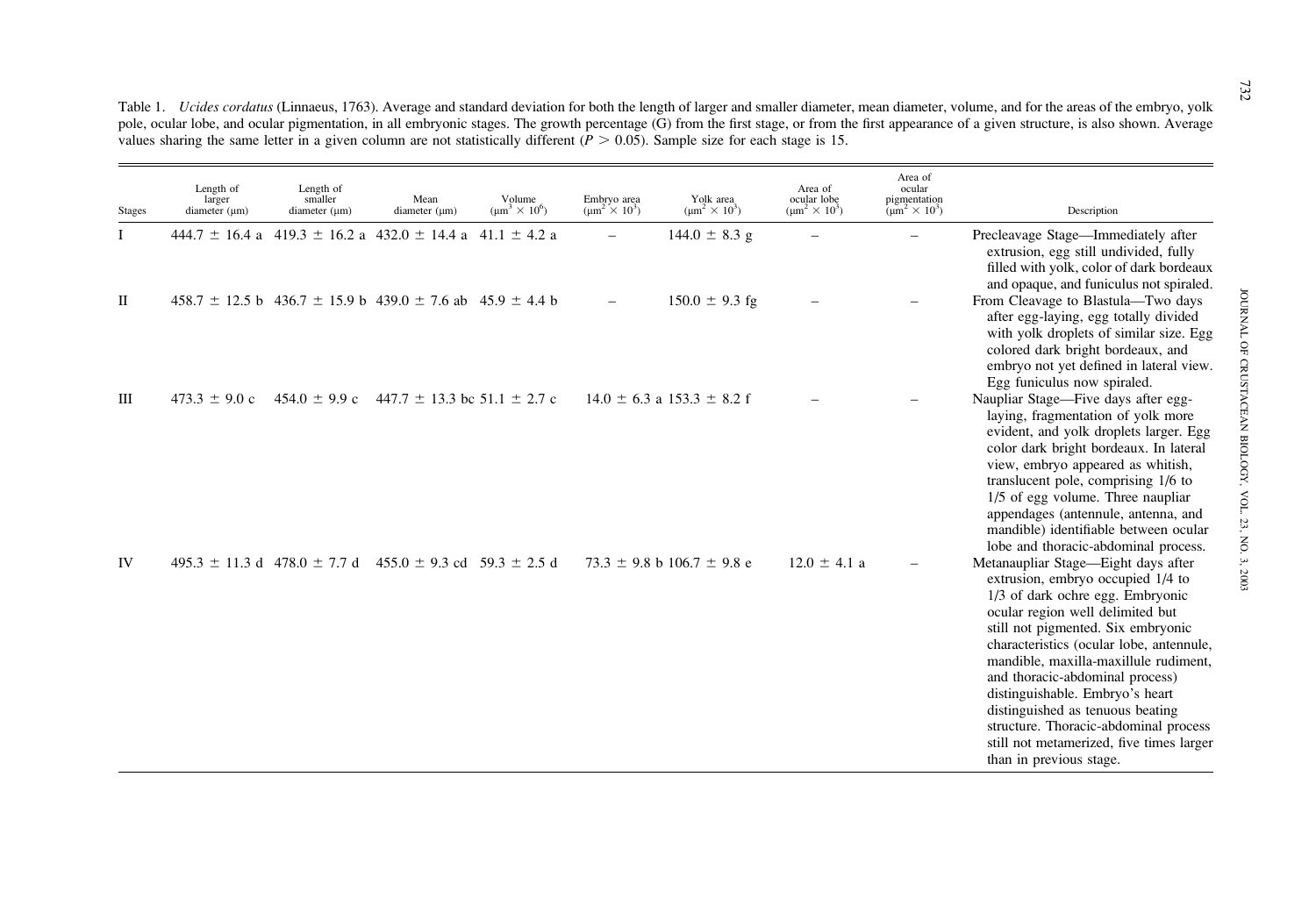Table 1. Continued.

| <b>Stages</b> | Length of<br>larger<br>diameter $(\mu m)$ | Length of<br>smaller<br>diameter $(\mu m)$                                                                   | Mean<br>diameter $(\mu m)$ | Volume<br>$\text{(um}^3 \times 10^6)$ | Embryo area<br>$(\mu m^2 \times 10^3)$ | Yolk area<br>$(\mu m^2 \times 10^3)$ | Area of<br>ocular lobe<br>$(\mu m^2 \times 10^3)$ | Area of<br>ocular<br>pigmentation<br>$(\mu m^2 \times 10^3)$ | Description                                                                                                                                                                                                                                                                                                                                                                                                                                                                  |
|---------------|-------------------------------------------|--------------------------------------------------------------------------------------------------------------|----------------------------|---------------------------------------|----------------------------------------|--------------------------------------|---------------------------------------------------|--------------------------------------------------------------|------------------------------------------------------------------------------------------------------------------------------------------------------------------------------------------------------------------------------------------------------------------------------------------------------------------------------------------------------------------------------------------------------------------------------------------------------------------------------|
| V             |                                           | $506.0 \pm 15.5$ d 486.0 $\pm$ 15.0 d 463.7 $\pm$ 7.7 de 62.7 $\pm$ 5.5 d 96.7 $\pm$ 10.5 c 87.3 $\pm$ 8.8 d |                            |                                       |                                        |                                      | $13.5 \pm 3.8$ a                                  | $1.5 \pm 0.4$ a                                              | Pigmented Stage—Ten days after egg-laying,<br>yolk now convoluted in dorsal view,<br>occupying half of egg volume. Egg<br>coloration dark ochre. Ocular lobes now<br>more evident, with black pigmentation in<br>central area. Eyes oval in lateral view,<br>semicircular in dorsal or ventral views.<br>Abdominal chromatophores already<br>visible, connected. Metamerization of<br>thoracic-abdominal process, with terminal<br>tip overreaching rostral spine, apparent. |
| VI            |                                           | $520.7 \pm 10.3$ e $504.7 \pm 13.0$ e $474.7 \pm 7.7$ e $69.5 \pm 4.8$ e $139.3 \pm 8.8$ d                   |                            |                                       |                                        | $60.7 \pm 7.0$ c                     | $11.9 \pm 1.0$ b                                  | $3.0 \pm 0.3$ b                                              | Double Chromatophoric Bridge Stage-In<br>lateral view 14 days after egg-laying, two<br>bilobed yolk occupied 1/3 of egg volume<br>and V-shaped in dorsal view. Egg color<br>dark ochre. In ventral view, chromato-<br>phore pair in each abdominal somite,<br>joined together by double chromatophoric<br>bridge. Heart now larger and beating<br>evident. Terminal setae of maxillipeds<br>visible, and metamerization of thoracic-<br>abdominal process still incomplete.  |
| VII           |                                           | $526.7 \pm 11.1$ e $511.3 \pm 14.6$ e $486.7 \pm 7.5$ f $72.2 \pm 5.2$ e $162.0 \pm 8.6$ e                   |                            |                                       |                                        | $44.7 \pm 64$ b                      | $14.6 \pm 1.4$ c                                  | $4.2 \pm 0.3$ c                                              | Pre-Hatching Stage—Sixteen days after egg-<br>laying. In lateral view, embryo occupied<br>3/4 of egg volume, and yolk two small<br>connected patches. Coloration of eggs<br>light ochre. Ocular area ovoid and in-<br>tensively pigmented, covering from 1/8 to<br>1/6 of whole egg in lateral view. Beating<br>heart much more noticeable and cardiac<br>chromatophore visible. Six abdominal<br>somites and telson already differentiated.                                 |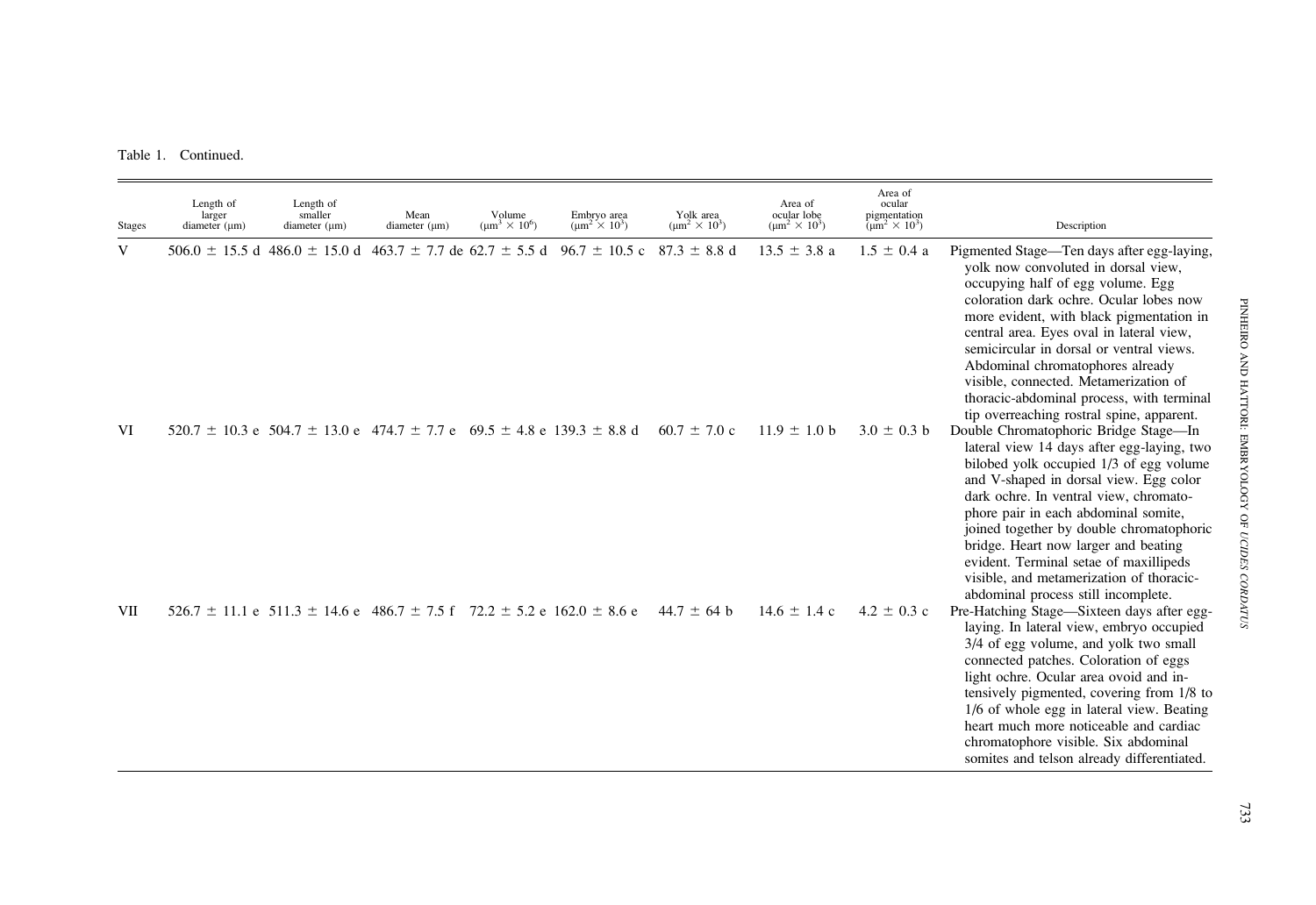| <b>Stages</b>  | Length of<br>larger<br>diameter $(\mu m)$ | Length of<br>smaller<br>diameter $(\mu m)$ | Mean<br>diameter $(\mu m)$                                      | Volume<br>$\text{m}^3 \times 10^6$ | Embryo area<br>$\text{m}^2 \times 10^3$ | Yolk area<br>$(\mu m^2 \times 10^3)$ | Area of<br>ocular lobe<br>$\text{m}^2 \times 10^3$ | Area of<br>ocular<br>pigmentation<br>( $\mu$ m <sup>2</sup> × 10 <sup>3</sup> ) | Description                                                                                                                                                                                                                                                                                                                                                                          |
|----------------|-------------------------------------------|--------------------------------------------|-----------------------------------------------------------------|------------------------------------|-----------------------------------------|--------------------------------------|----------------------------------------------------|---------------------------------------------------------------------------------|--------------------------------------------------------------------------------------------------------------------------------------------------------------------------------------------------------------------------------------------------------------------------------------------------------------------------------------------------------------------------------------|
| VШ<br>G $(\%)$ | $542.7 \pm 9.6$ f<br>$+22.0$              | $526.7 \pm 10.5$ f<br>$+25.6$              | $492.0 \pm 9.0$ f 78.8 $\pm$ 3.5 f 200.7 $\pm$ 8.0 f<br>$+13.9$ | $+91.7$                            | $+1333.6$                               | $16.7 \pm 6.2$ a<br>$+762.3$         | $15.4 \pm 2.9$ c<br>$+28.3$                        | $5.0 \pm 1.0$ c<br>$+233.3$                                                     | Hatching Stage—Nineteen days after extru-<br>sion, larva totally formed, fills egg space<br>$(13/15)$ . Color of eggs light ochre. In<br>lateral position, two small yolk droplets<br>$(1/8 \text{ of egg volume})$ at dorsal region of<br>carapace. These yolk droplets a similar<br>size and shape as the embryo eyes.<br>Carapace, maxillipeds, and abdominal<br>somites evident. |

Rodrigues, 1982). development in crustaceans with a reduction mentioned an evolutive tendency towards an  $\mathcal{L}$ development can vary between species<br>ferent temperatures, i.e., 1 yr (5.7 ± 1.4<br>*Erimacrus isenbeckii*, according Nagao crustaceans. and larval (Sastry, 1983; Lindley, 1990a, b 1969; Wear, 1974; Fukui, 1988; Furota, 1988 correlated to the duration of embryonic (Efford Rodrigues, 1982). of larval stages as observed in development in crustaceans with a reduction increase of the duration of the embryonic increase of mentioned an evolutive tendency towards an U. cordatus. Waterman and Chace (1960) (1999), compared to 19 d (27 Erimacrus isenbeckiiferent temperatures, i.e., 1 yr (5.7 crustaceans. The duration of the embryonic development can vary between species in dif-<br>development can vary between species in dif-<br>ferent temperatures, i.e., 1 yr (5.7 ± 1.6°C) in development can vary between species in dif-Pinheiro and larval (Sastry, 1983; Lindley, 1990a, b; 1969; Wear, 1974; Fukui, 1988; Furota, 1988) correlated to the duration of embryonic (Efford, cordatus. et al. $\frac{1}{\sqrt{2}}$ The , 1994) development of decapod Waterman and Chace (1960) duration duration of the , according Nagao of the U. cordatus  $\pm$  1.6°C) in  $|+$ embryonic embryonic 1 8C) in in difet al. (see

studied by Bueno (1981). Carotenoid pigments eggs of harmful UV radiation with embryo protection are very abundant in yolk, promoting absorption light brown in M. iheringi (Ortmann, Macrobrachium potiuna do not have color changes, i.e., red eggs in Pinheiro and Hattori, 2002) reddish eggs to<br>light ochre in other species, such as *Pachycheles* early eggs develop into dark brown pre-hatching (Pinheiro and Hattori, 2002). Generally orange embryogenesis the gallery-dwelling (Green, 1957), a function not very important for of harmful UV radiation with embryo protection are very abundant in yolk, promoting absorption studied by Bueno (1981). Carotenoid pigments light brown in Macrobrachium potiuna do not have color changes, i.e., red eggs in monilifer 2002) and light ochre in other species, such as Pinheiro and Hattori, 2002) reddish eggs to eggs (Costa and Negreiros-Fransozo, 1996; early eggs develop into dark brown pre-hatching (Pinheiro and Hattori, 2002). Generally orange embryogenesis are common in crustaceans Alterations of Alterations of the color of eggs through (Costa (Dana, 1852) (Hattori and Pinheiro, U. cordatuspue are common the color of eggs through Negreiros-Fransozo, U. cordatus . . However, some species (Müller, (Mu¨ller, 1880) and (Ortmann, 1897) in crustaceans 1880)  $(1897)$ 1996; pue

of the eggs were lost, possibly due to a great embryonic stages were obtained. However, half larvae abundance of algae and protozoans. mentioned lethal effects for juveniles at salinities alterations. Rodrigues and Hebling  $(1989)$ <br>reported higher larval survival for  $U$ .  $covdatus$ alterations. physiologically capable of tolerating salinities abundance of algae and protozoans. of the eggs were lost, possibly due to a great embryonic stages were obtained. However, half our experiments at a salinity of 15 higher than 20 mentioned lethal effects for juveniles at salinities mentioned lethal  $20\%$ . Best results were obtained in at 24 reported higher larval survival for alterations. Rodrigues and Hebling (1989) larvae are very sensitive to sudden salinity to 30 common to the mangrove environment from 2 physiologically capable of tolerating salinities physiologically capable of tolerating salinities  $\mathop{\mathrm{Duning}}$ During the adult phase, ें ेर are , whereas Geraldes and Calventi (1983) (Rodrigues, 1982). However, eggs and the e very sensitive<br>
. Rodrigues and adult phase, to sudden salinity  $U$ . U. cordatus cordatus ेर , where all is

throughout development,<br>cordatus. The variation spherical. Although egg also described the we found the eggs to be slightly ellipsoid and similar to the egg shape in  $A$ . cribrarius (see cordatus are spherical, but in the present study, throughout development, it does not in spherical. Although egg shape often varies also described the eggs of Pinheiro and Hattori, 2002). Nagao similar to the egg shape in we found the eggs to be slightly ellipsoid and Rodrigues (1982) reported that eggs of U. Rodrigues (1982) reported that eggs of . The variation of the egg biometry are spherical, but in the present study, The variation of the egg biometry eggs of  $E$ . shape often it does not in  $U$ . A. cribrarius E. isenbeckii isenbeckii as et al. (1999) varies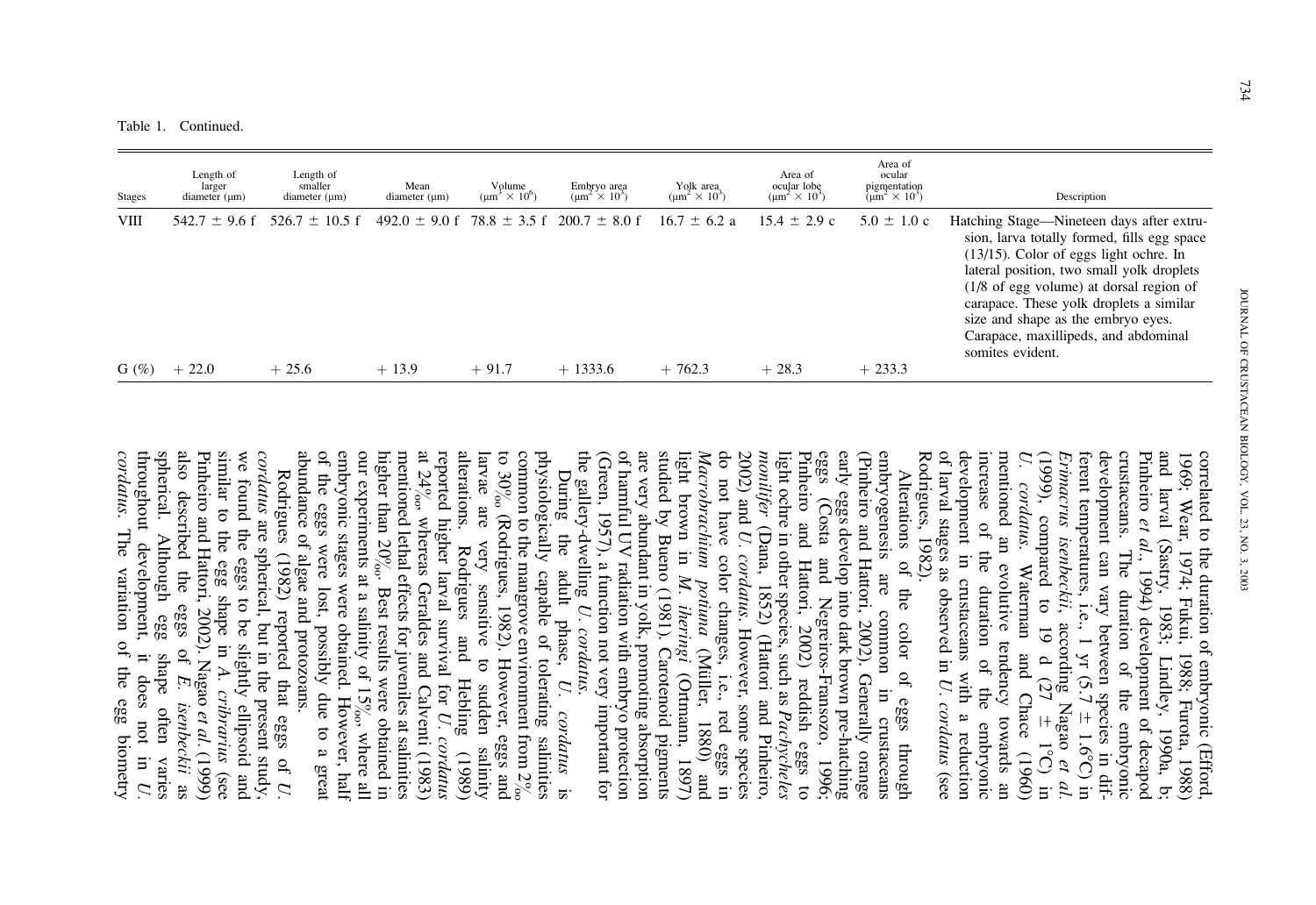

Fig. 2. Ucides cordatus (Linnaeus, 1763). Cladogram obtained in the cluster analysis (Euclidian Distance–Weighted Pair-Group Average) for embryo size in terms of diameter (A) and volume (B).

may be related to female size, age (Stella et al., 1996; Giménez and Anger, 2001), or even genetics (Mashiko, 1992). In U. cordatus, Rodrigues (1982) estimated an egg increase of 22.9%, similarly to what was found in this study, i.e., 25.6% and 22% considering the smaller and larger axes, respectively.

The eggs of  $U$ . *cordatus* are small (390  $\mu$ m to 540  $\mu$ m) and similar to those of portunids (Pinheiro and Hattori, 2002). Their cleavage corresponds to the mesolecital pattern, as in E. isenbeckii and A. cribrarius (Nagao et al., 1999; Pinheiro and Hattori, 2002). Smaller eggs imply extended larval development, with a larger number of larval stages, whereas larger eggs are commonly associated with abbreviated development (Lindley, 1990a, b; Pinheiro et al., 1994).

Environmental factors may also play a role in the determination of the duration of embryonic development (Fukui, 1988; Furota, 1988), whereas physiological factors are the main variables determining the biometric variability of eggs (Crisp and Costlow, 1963; Efford, 1969; Nishino, 1980). According to Valdes et al. (1991), the embryonic development of Necora puber (Linnaeus, 1767) can be divided into five stages. The first two stages are similar to those described for A. cribrarius by Pinheiro and Hattori (2002), but the remainder correspond to the fifth, seventh, and eighth stages of the latter. Nagao et al. (1999) defined nine stages in E.

Diameter  $(\mu m)$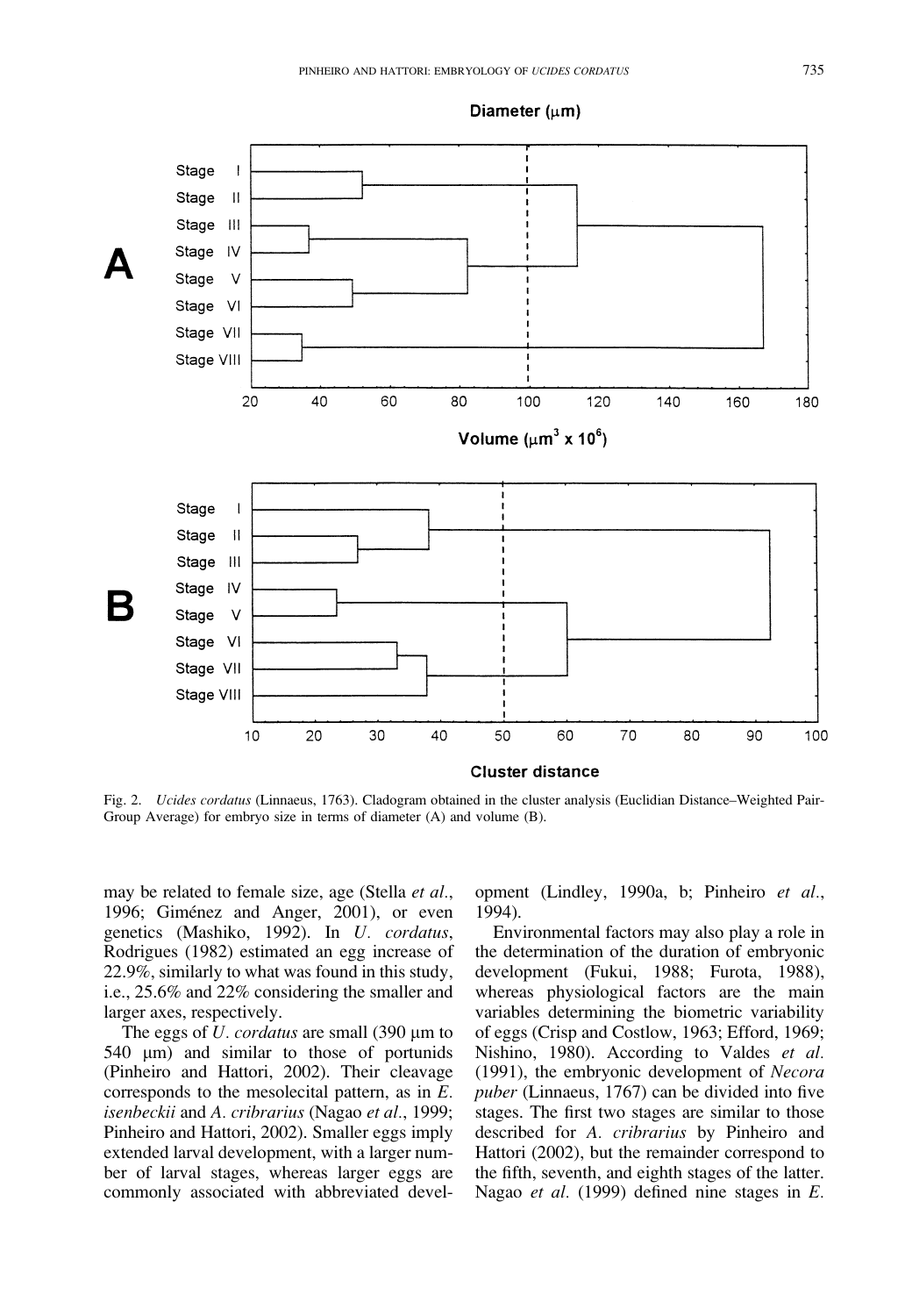isenbeckii, while Yoshida (1940) apud Nagao et al. (1999), have only distinguished three stages for the same species without clearly describing their diagnostic characteristics. The sixth embryonic stage described for U. cordatus is similar to the fifth one defined by Nagao et al. (1999).

Statistical analyses revealed that the eight stages of U. cordatus may be separated into three groups with satisfactory biometric resolution, both in terms of diameter and volume. According to Pinheiro and Hattori (2002), these groups corroborate a more didactical classification of the embryonic development (initial, intermediate, and final) facilitating the statistical procedures in crustacean reproductive biology, followed by Costa and Negreiros-Fransozo (1996), Mantelatto and Fransozo (1997), Santos and Negreiros-Fransozo (1998), and Pinheiro and Fransozo (2002).

Therefore, the embryonic stages of U. cordatus can be adequately identified by verifying the morphology of embryos and chromatic patterns of eggs. Although contributing to their identification, biometric data alone are not sufficient to achieve a precise discrimination.

## **ACKNOWLEDGEMENTS**

The authors are grateful to FAPESP for funding the Ucides Project (Proc. # 1998/6055-0) and to biologist Nancy Prette-Varandas for her help in biometric analyses and treatment of data (Proc. 1999/01880-5). Thanks are also due to biologist Ana Gláucia Fiscarelli for preparing the schematic drawings and to Dr. Augusto Valero Flores for his help on editing the English version of the manuscript.

### LITERATURE CITED

- Attard, J., and C. Hudon. 1987. Embryonic development and energetic investment in egg production in relation to size of female lobster (Homarus americanus).—Canadian Journal of Fisheries and Aquatic Sciences 44: 1157–1164.
- Bas, C. C., and E. D. Spivak. 2000. Effect of salinity on embryos of two southwestern Atlantic estuarine grapsid crab species culture in vitro.—Journal of Crustacean Biology 20: 647–656.
- Boolootian, R. A., A. C. Giese, A. Farmanfarmaian, and J. Tucker. 1959. Reproductive cycles of five west coast crabs.—Physiological Zoology 32: 213–220.
- Branford, J. R. 1978. Incubation period for the lobster Homarus gammarus at various temperatures.—Marine Biology (Berlin) 47: 363–368.
- Bueno, S. L. S. 1981. Desenvolvimento larval de Macrobrachium iheringi (Ortmann, 1897) (Decapoda, Palaemonidae). Master's Thesis, Instituto de Biociências, USP São Paulo, São Paulo, Brazil. 107 pp.
- Campillo, A. 1979. Contribution à l'etude de la crevette rose Palaemon serratus (Pennant). Explotation, biologie.— Revue Travaux de l'Institut des Pêches Maritimes 43: 293–352.
- Cheung, T. S. 1966. The development of egg membranes and egg attachment in the shore crab, Carcinus maenas and some related decapods.—Journal of the Marine Biological Association of the United Kingdom 46: 373–400.
- Clarke, A., J. H. Brown, and L. J. Holmes. 1990. The biochemical composition of eggs from Macrobrachium rosenbergii in relation to embryonic development.— Comparative Biochemistry and Physiology 96: 505–511.
- Costa, T. M., and M. L. Negreiros-Fransozo. 1996. Fecundidade de Callinectes danae Smith, 1869 (Crustacea, Decapoda, Portunidae) na região de Ubatuba (SP), Brasil.—Arquivos de Biologia e Tecnologia 39: 393–400.
- Crisp, D., and J. Costlow. 1963. The tolerance of developing cirripede embryos to salinity and temperature.—Oikos 14: 22–34.
- Efford, I. E. 1969. Egg size in the sand crab, Emerita analoga (Decapoda, Hippidae).—Crustaceana 16: 15–26.
- Fukui, Y. 1988. Comparative studies on the life history of the grapsid crabs (Crustacea, Brachyura) inhabiting intertidal cobble and boulder shores.—Publication of the Seto Marine Biological Laboratory 33: 121–162.
- Furota, T. 1988. The ecology of introduced spider crab Pyromaia tuberculata in an organically polluted bay (Preliminary Report).—Benthos Research 33/34: 79–89.
- Geraldes, M. G., and I. B. Calventi. 1983. Estudios experimentales para el mantenimiento en cautiverio del cangrejo Ucides cordatus.—Ciencia Interamericana 23: 41–53.
- Giménez, L., and K. Anger. 2001. Relationships among salinity, egg size, embryonic development, and larval biomass in the estuarine crab Chasmagnathus granulata Dana, 1851.—Journal of Experimental Marine Biology and Ecology 260: 241–257.
- Green, J. 1957. Carotenoids in Daphnia.—Proceeding of the Royal Society of London, Series B 147: 392–401.
- Hartnoll, R. G., and R. G. Paul. 1982. The embryonic development of attached and isolated eggs of Carcinus maenas.—International Journal of Invertebrate Reproduction 5: 247–252.
- Hattori, G. Y., and M. A. A. Pinheiro. 2002. Fecundity and embryology of Pachycheles monilifer (Dana, 1852) (Anomura, Porcellanidae) at Praia Grande, Ubatuba, SP, Brazil.—Nauplius 9: 97–109.
- Jensen, G. C., and D. A. Armstrong. 1989. Biennial reproductive cycle of blue king crab, Paralithodes platypus at the Pribiolof Islands, Alaska, and comparison to a congener, P. camtschatica.—Canadian Journal of Fisheries and Aquatic Sciences 46: 932–940.
- Kaestner, A. 1970. Invertebrate Zoology. Interscience Publishers, Vol. 3. 523 pp.
- Krebs, J. C. 1989. Cluster Analysis. Pp. 310–327 in S. Pisano, ed. Ecological Methodology. Harper and Row, New York.
- Lindley, J. A. 1990a. Regressions for estimating development in the shrimp, Palaemonetes pugio Holthuis (Caridea, Palaemonidae).—Crustaceana (Suppl. 2): 19–26.
- -. 1990b. Regressions for estimating development times of the pelagic larvae of Paguridae and Porcellanidae.— Journal of Plankton Research 12: 673–678.
- Mantelatto, F. L. M., and A. Fransozo. 1997. Fecundity of the crab Callinectes ornatus Ordway, 1863 (Decapoda, Brachyura, Portunidae) from the Ubatuba region, São Paulo, Brazil.—Crustaceana 70: 214–226.
- Mashiko, K. 1992. Genetic egg and clutch size variations in freshwater prawn populations.—Oikos 63: 454–458.
- Nagao, J., H. Munehara, and K. Shimazaki. 1999. Embryonic development of the hair crab Erimacrus isenbeckii.—Journal of Crustacean Biology 19: 77–83.